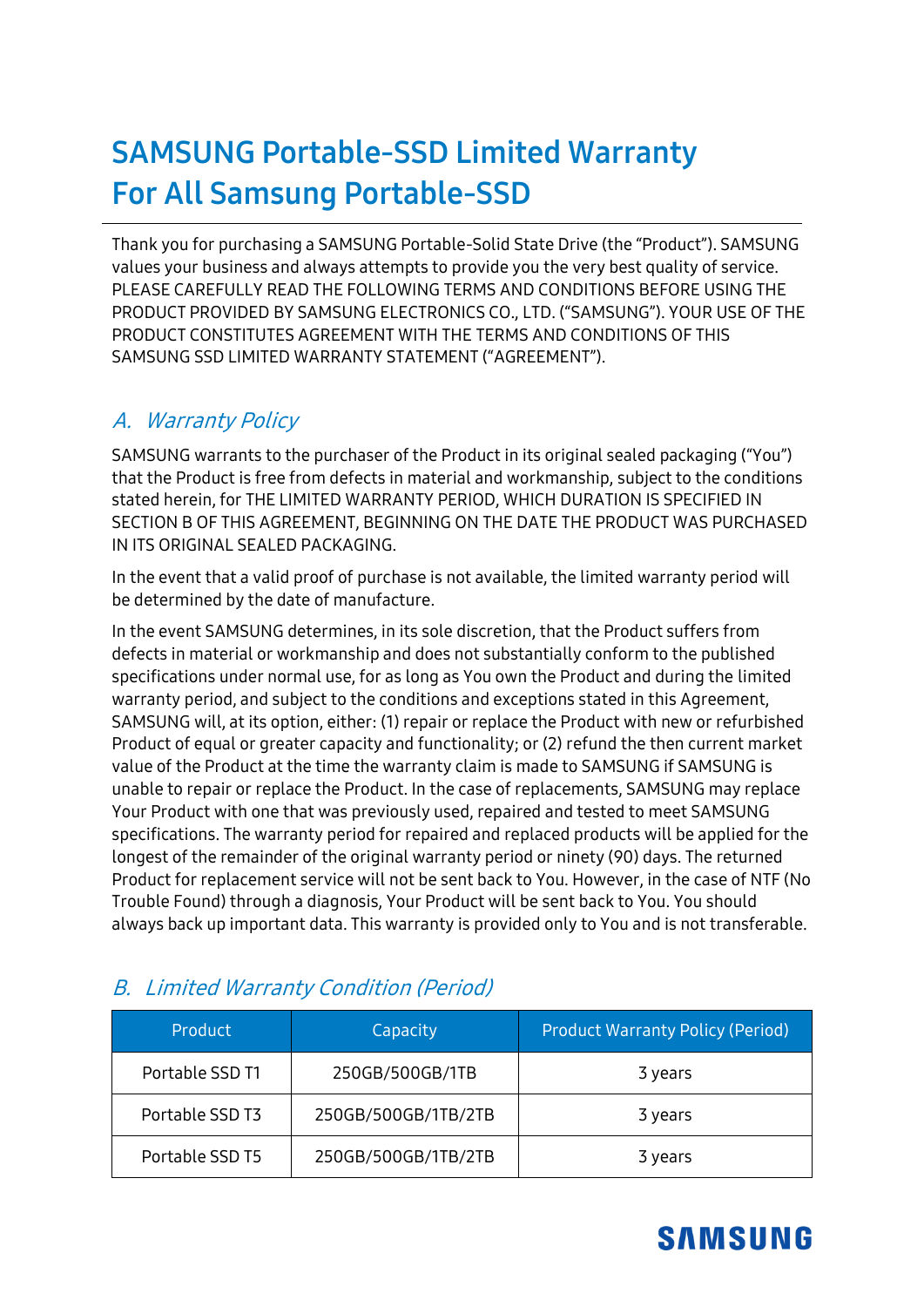| Portable SSD X5       | 500GB/1TB/2TB            | 3 years |  |
|-----------------------|--------------------------|---------|--|
| Portable SSD T7 Touch | 500GB/1TB/2TB<br>3 years |         |  |
| Portable SSD T7       | 500GB/1TB/2TB            | 3 years |  |

### C. Extent of the Limited Warranty

The warranty stated herein shall NOT apply if: (i) the Product was not used in accordance with instructions [\(http://www.samsung.com/ssd\)](http://www.samsung.com/portable-ssd), (ii) the Product was not used for its intended function and environment (iii) any failure or defect arose out of the presence of a third party product, software or component, whether authorized or not, (iv) any failure or defect was a result of improper installation or misuse, neglect, unauthorized repair, modification, accident, or other external causes, OR (v) there exists any other circumstances which SAMSUNG determines is evidence of a breach of this Agreement by You. You acknowledge and agree that the Product is not designed for and shall not be used in, including without limitation, life support systems, critical care, medical or safety equipment, or other applications where failure could result in loss of life or personal or physical harm, or any military or defense application, or any governmental procurement to which special terms or provisions may apply. Accordingly, SAMSUNG disclaims any and all liability in connection with, arising out of, or related to, any such use of the Product and you assume all risks arising from any such or similar application of the Product.

SAMSUNG's warranty does NOT cover any costs and expenses relating to Product overhaul/assembly and data recovery for repairs or replacements. SAMSUNG's warranty also does NOT cover Products which, by way of example, have been received improperly packaged, altered, or physically damaged. Products will be inspected upon receipt. You can refer to a non-exhaustive list of examples of the warranty exclusions below:

- Improperly packaged or shipped, including use of non-qualified shipping container;
- Any alterations, modifications, or physical damage of the Product, including but not limited to, deep scratches;
- Any alterations, modifications, or removal of any SAMSUNG labels or barcodes on the Product;
- Opened Product casing;
- Tampered or missing serial number intentionally.

#### D. Warranty Limitations and Limitations of Liability

EXCEPT FOR THE EXPRESS WARRANTIES STATED HEREIN, SAMSUNG DISCLAIMS ALL OTHER EXPRESS AND IMPLIED WARRANTIES, INCLUDING BUT NOT LIMITED TO ANY IMPLIED WARRANTIES OF MERCHANTABILITY, FITNESS FOR A PARTICULAR PURPOSE, NONINFRINGEMENT, AND COURSE OF DEALING AND USAGE OF TRADE. ALL EXPRESSED

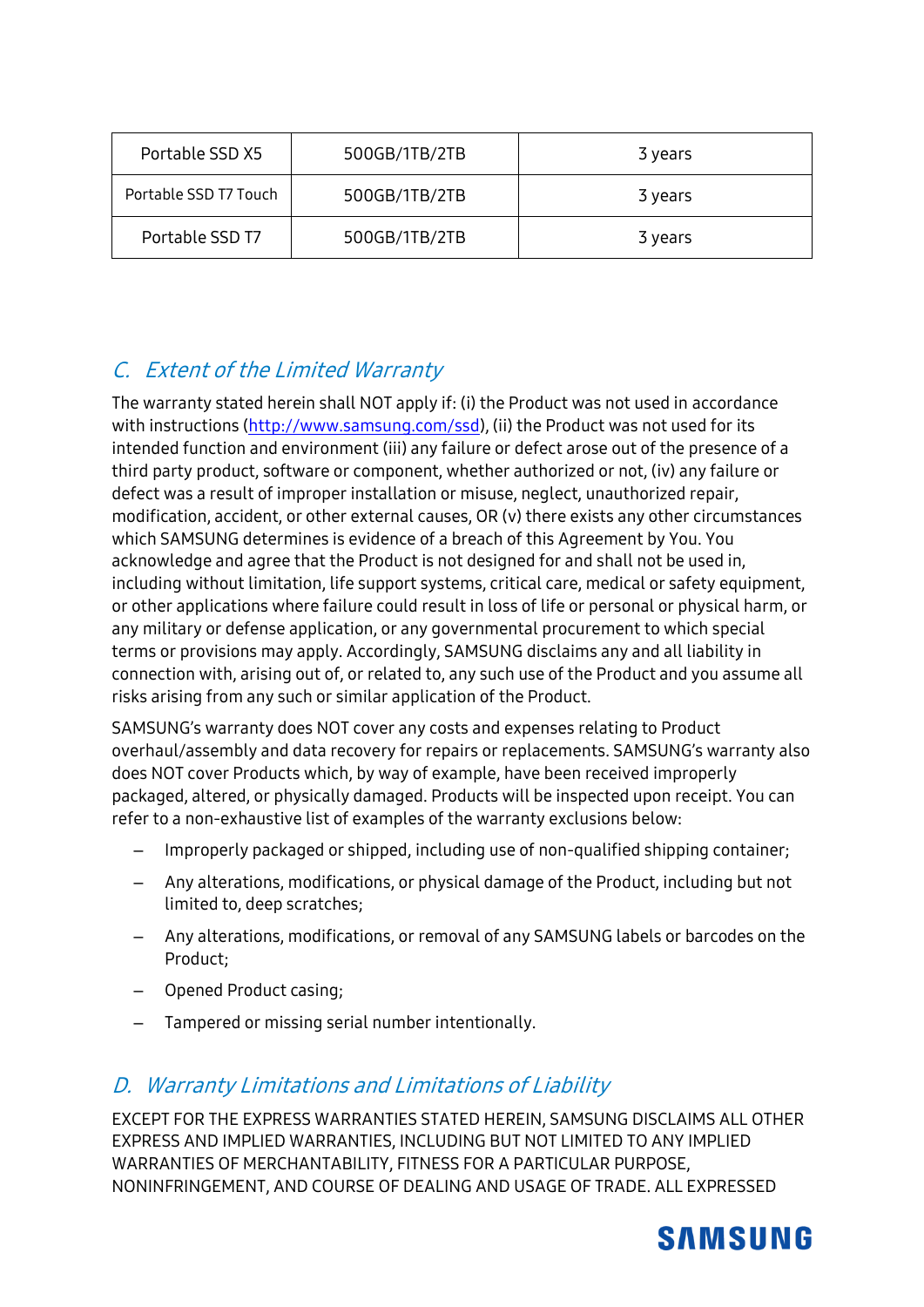AND IMPLIED WARRANTIES ARE LIMITED IN DURATION TO THE LIMITED WARRANTY PERIOD. THIS AGREEMENT CONTAINS SAMSUNG'S ENTIRE LIABILITY AND YOUR EXCLUSIVE REMEDY FOR BREACH OF THIS AGREEMENT. IN NO EVENT SHALL SAMSUNG, ITS SUPPLIERS OR ANY AFFILIATES BE LIABLE FOR ANY INDIRECT, CONSEQUENTIAL, INCIDENTAL OR SPECIAL DAMAGES, ANY FINANCIAL LOSS OR ANY LOST DATA OR FILES, EVEN IF SAMSUNG HAS BEEN ADVISED OF THE POSSIBILITY OF SUCH DAMAGE AND NOTWITHSTANDING THE FAILURE OF ESSENTIAL PURPOSE OF ANY LIMITED REMEDY. IN NO EVENT WILL SAMSUNG'S LIABILITY EXCEED THE AMOUNT PAID BY YOU FOR THE PRODUCT. THESE LIMITATIONS AND EXCLUSIONS APPLY TO THE FULLEST EXTENT PERMITTED BY APPLICABLE LAW.

#### E. Law and Jurisdiction

This Agreement shall be governed by and construed in accordance with the laws of the Republic of Korea (excluding conflict of law's provisions which may direct the application of another jurisdiction's laws). All disputes, controversies or claims between the parties arising out of or in connection with this Agreement (including its existence, validity or termination) shall be finally resolved by arbitration to be held in Seoul, Korea and conducted in English under the Rules of Arbitration of the International Chamber of Commerce. The arbitral award shall be final and binding on the parties. Except to the extent entry of judgment and any subsequent enforcement may require disclosure, all matters relating to the arbitration, including the award, shall be held in confidence.

| Region or Country | <b>Service Center Name</b>       | <b>Address</b>                                                                              | Tel.                                                                                                                                                                                                 |
|-------------------|----------------------------------|---------------------------------------------------------------------------------------------|------------------------------------------------------------------------------------------------------------------------------------------------------------------------------------------------------|
| 한국 (Korea)        | 시머스 (주)                          | 수원점: 경기도 수원시 영통구 중부대로<br>448번길 97 삼성테크노 112호<br>용산점: 서울시 용산구 청파로 20길 34<br>선인상가 21동 3층 211호 | 삼성전자: 1588-3366<br>시머스: 070-8250-2646                                                                                                                                                                |
| America           | Total Tech Solutions, Inc.       | 49 Commerce Road, Carlstadt, NJ 07072                                                       | 1-800-SAMSUNG<br>$(1-800-726-7864)$                                                                                                                                                                  |
| E.U. (Europe)     | Hanaro Europe BV                 | Florijn 8, 5751 PC Deurne, The<br>Netherlands                                               | DE: 06196 77 555 77<br>UK: 0330-SAMSUNG (726-7864)<br>NL: 088-9090-100<br>BE: 022 01 24 18<br>CH: 0800-SAMSUNG (726-7864)<br>AT: 0800-SAMSUNG (726-7864)<br>For other countries :<br>00800-8010-8011 |
| 中国 (China)        | 碧真 (北京) 数码技术有限<br>公司             | 北京市顺义临空经济核心区裕华路 28号<br>综合楼 A202室                                                            | 三星客服: 400-810-5858<br>SSD客服: 400-652-8008                                                                                                                                                            |
| Australia         | Samsung Electronics<br>Australia | 3 Murray Rose Avenue, Sydney Olympic<br>Park NSW 2127                                       | 1300-362-603                                                                                                                                                                                         |

For more information, please visit [http://www.samsung.com/ssd](http://www.samsung.com/portable-ssd) and <http://www.samsung.com/support>

## **SAMSUNG**